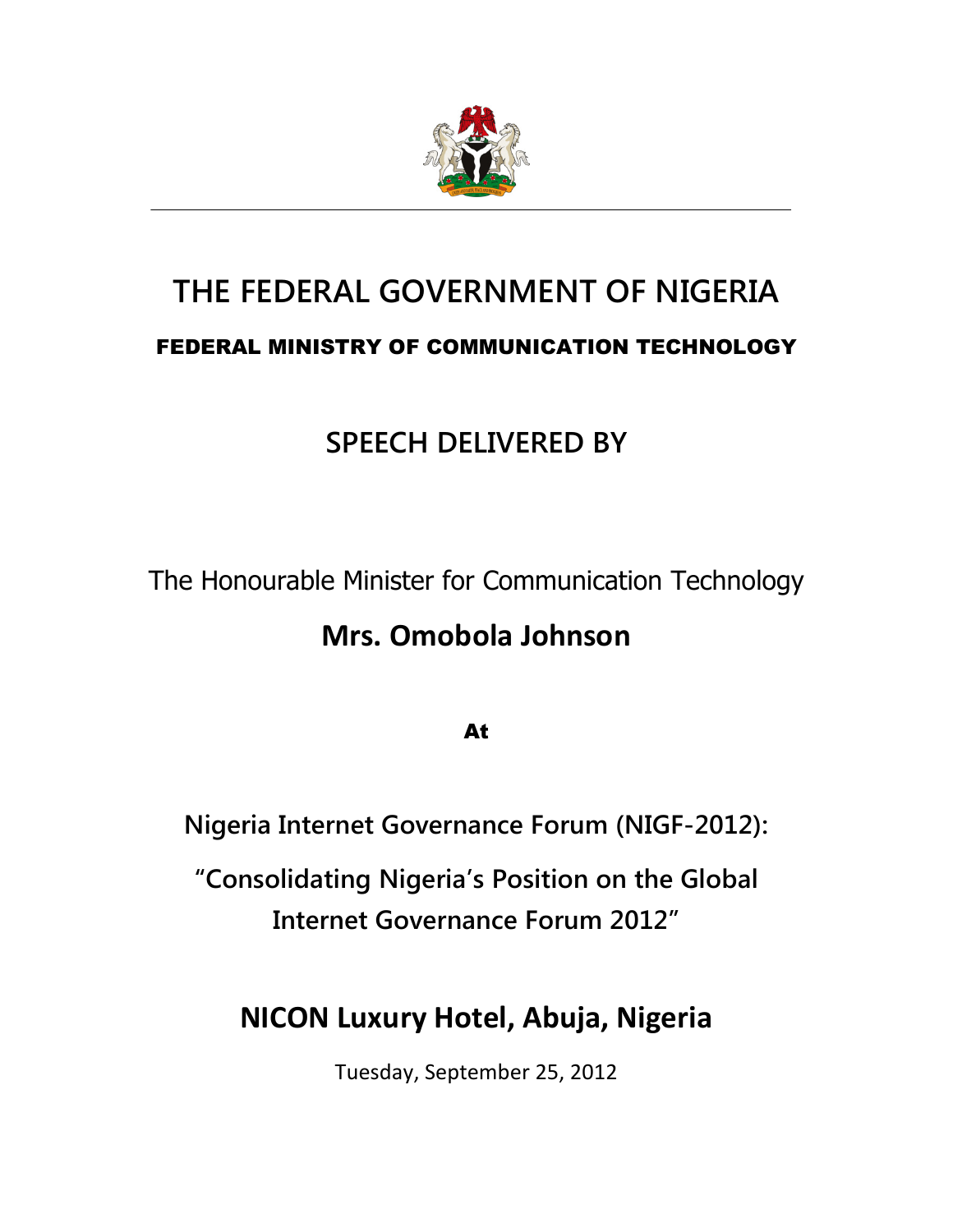#### PROTOCOLS

#### INTRODUCTION

When one thinks about inventions that have radically changed and now define the development of humanity, the culmination of inventions that gave us the internet must surely sit amongst them. Alongside inventions such as the wheel, the plough, the steam engine and electricity; the internet has changed paradigms and redefined the development of the world both economically and socially.

The internet increasingly informs how we live, work, learn, profit, govern, and communicate. What started out as a predominantly academic network is becoming the lifeblood of finance, commerce and social relationships.

Thirty three percent (33%) of the World's population currently use the internet including thirteen point five (13.5%) of the people living in Africa. Whilst this percentage is low, the rate at which it is growing is not. Between 2000 and 2011, the number of Africans that use the internet grew by almost 3000% $^1$ .

Estimates are that as at December 2011, forty five (45) million Nigerians had used the internet at least once – this is up from a mere two hundred thousand (200,000) in 2000.

#### "GOVERNING" THE INTERNET

 $\overline{a}$ 

The increasing availability of the internet and the rapid rate at which it is being adopted have been accompanied by louder calls for international agreement on why and how it should be managed and governed. During the first phase of the World Summit on the Information Society  $-$  the process that gave rise to the Internet Governance Forum, and as such the purpose of our meeting here today – the World agreed that:

 "….the international management of the internet should be multilateral, transparent and democratic, with the full involvement of governments, the private sector, civil society and international organizations. It should ensure an equitable

<sup>&</sup>lt;sup>1</sup> See Internet World Stats http://www.internetworldstats.com/stats.htm</u> for precise figures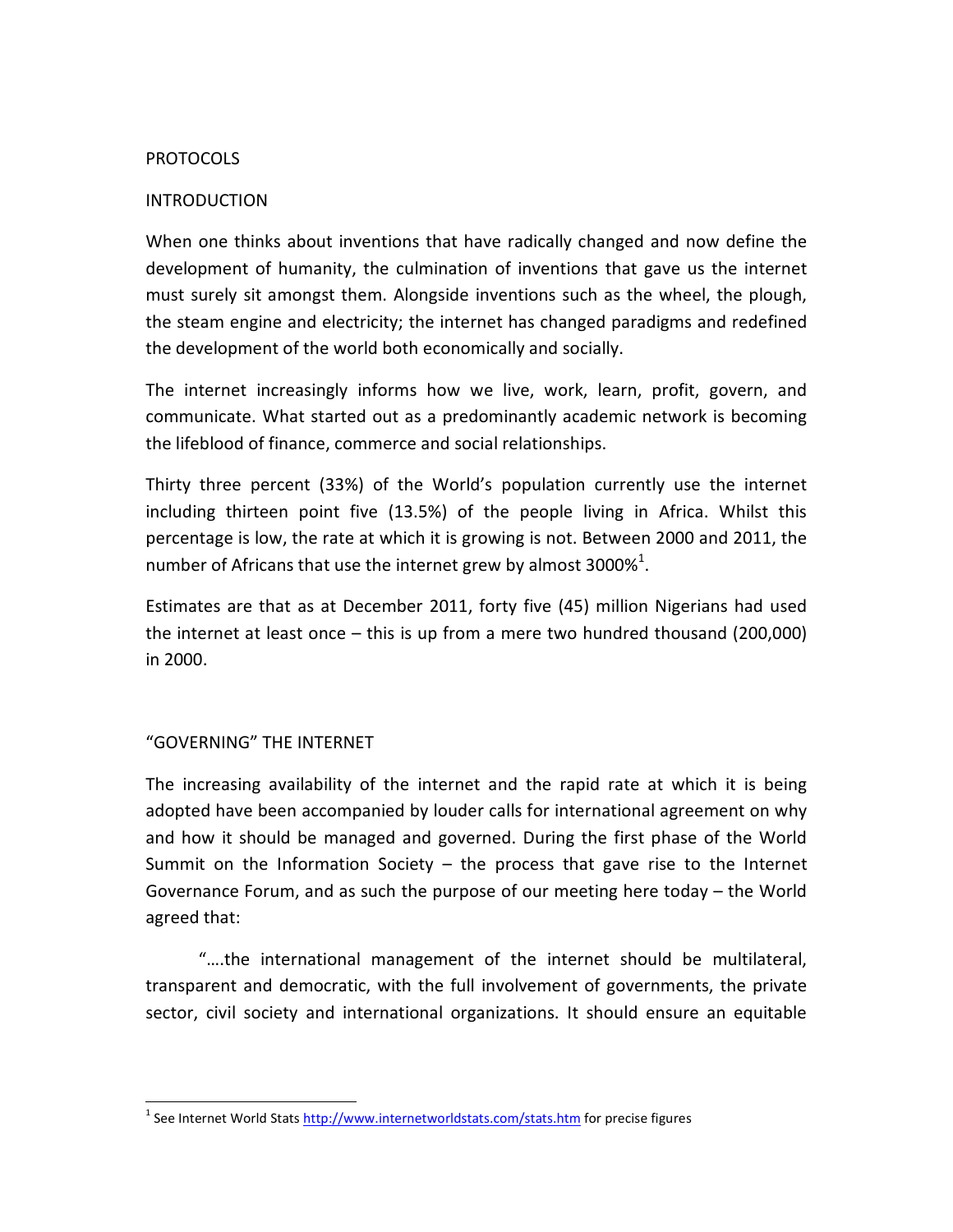distribution of resources, facilitate access for all and ensure a stable and secure functioning of the internet, taking into account multilingualism."<sup>2</sup>

It is my hope that your deliberations today will identify and articulate the areas that need to be addressed at a National level to help ensure that our country attains these goals. It is my hope that your deliberations also articulate how we as a Nation can contribute meaningfully to the attainment of these same goals on a global level.

Recent unfortunate events in our country, in which the internet has been used as a medium to perpetuate heinous crimes and distribute falsehoods, should not diminish the broad scope your discussions require/dictate.

Indeed we mourn and commiserate with the family and (real) friends of Cynthia Osokogu and all those that have suffered at the hands of people that use the internet, much as they use any other medium or tool, for criminal activities. Yet we should also remember that the successful and continual protection of our society requires that we have a holistic definition of governance, one akin to that provided in the Tunis Agenda as:

"…the development and application by governments, the private sector and civil society, in their respective roles, of shared principles, norms, rules, decision-making procedures, and programmes that shape the evolution and use of the internet"

Governance should not therefore necessarily be equated to bans and restrictions. However experiences now indicate the need for strengthening the sense of responsibility amongst users of the internet and bringing more traditional, "off-line" tools of governance in line with our new digital "on-line" reality.

This year's Internet Governance Forum with its theme of Internet Governance for Sustainable Human, Economic and Social Development and sub-themes of:

- Internet governance for development (IG4D)
- Issues that are emerging in the use of the internet,
- The management of critical internet resources,
- Security, openness and privacy,
- Access and diversity, and

l

• The need to take stock of the IGF to date and ponder the way forward

reflect how broad your deliberations today need to be.

 $2$  See section 29 of the Tunis Agenda for the Information Society. Available online at http://www.itu.int/wsis/docs2/tunis/off/6rev1.html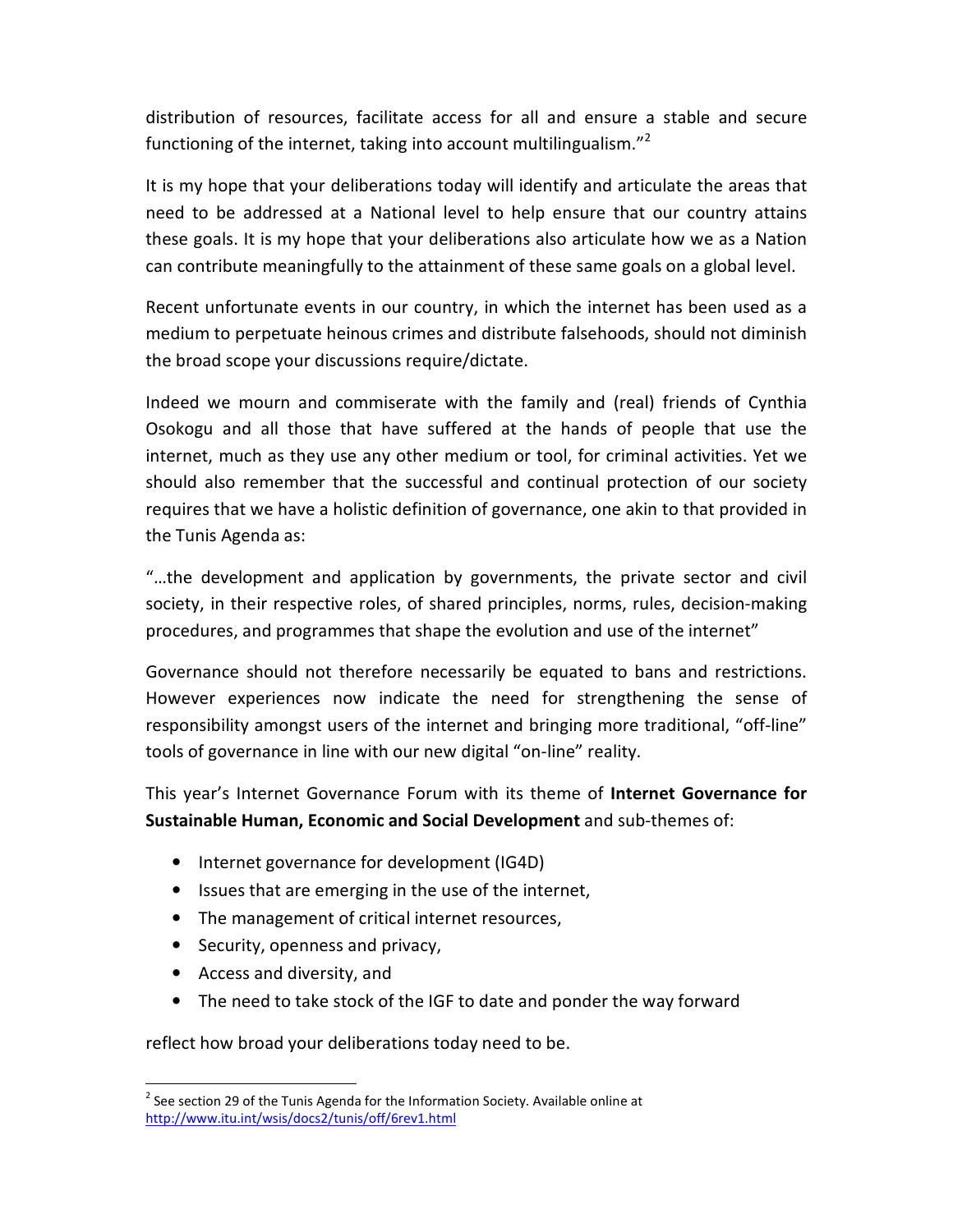#### LOCAL CONCERNS IN A GLOBAL SPACE

Even as you take your cue from the organization and structure of the global event, you are expected to be mindful of our local circumstances.

In Nigeria we care about the freedom to seek, receive, impart and use information especially when it relates to the creation, accumulation and dissemination of knowledge. We also care about insecurity, (cyber) crime, piracy, privacy and spam as well as the security and stability of the internet infrastructure.

These cares often find expression as competing concerns; and it is the responsibility of for a such as this – with its strong focus on multi-stakeholderism – to search for consensus; to be representative by allowing for views from each stakeholder "community", as well as neutral and be open to the views of participants irrespective of their origin.

Mahatma Ghandi cautioned against a society where rights existed without responsibility. We all – government, the private sector, and civil society – have responsibilities in ensuring that the beneficial uses of the internet far outweigh its manipulation to cause harm. I encourage you therefore to remember that the decision that are made in gatherings such as this and the Global Internet Governance Forum have a major impact on the deployment of technologies, products and services, and the application of ICTs in our society.

#### **CONCLUSION**

While I wish you a successful deliberation, I challenge you all again to produce useful outcome which will assist the country in taking a leading position at the Global Internet Governance Forum later this year.

Please permit me to commend the organizers, Nigerian Communications Commission (NCC), National Information Technology Development Agency (NITDA), and Nigeria Internet Registration Association (NIRA), and other stakeholders collaborating with the Ministry of Communication Technology for their patriotic commitment towards ensuring broad participation and engagement of cross section of stakeholders.